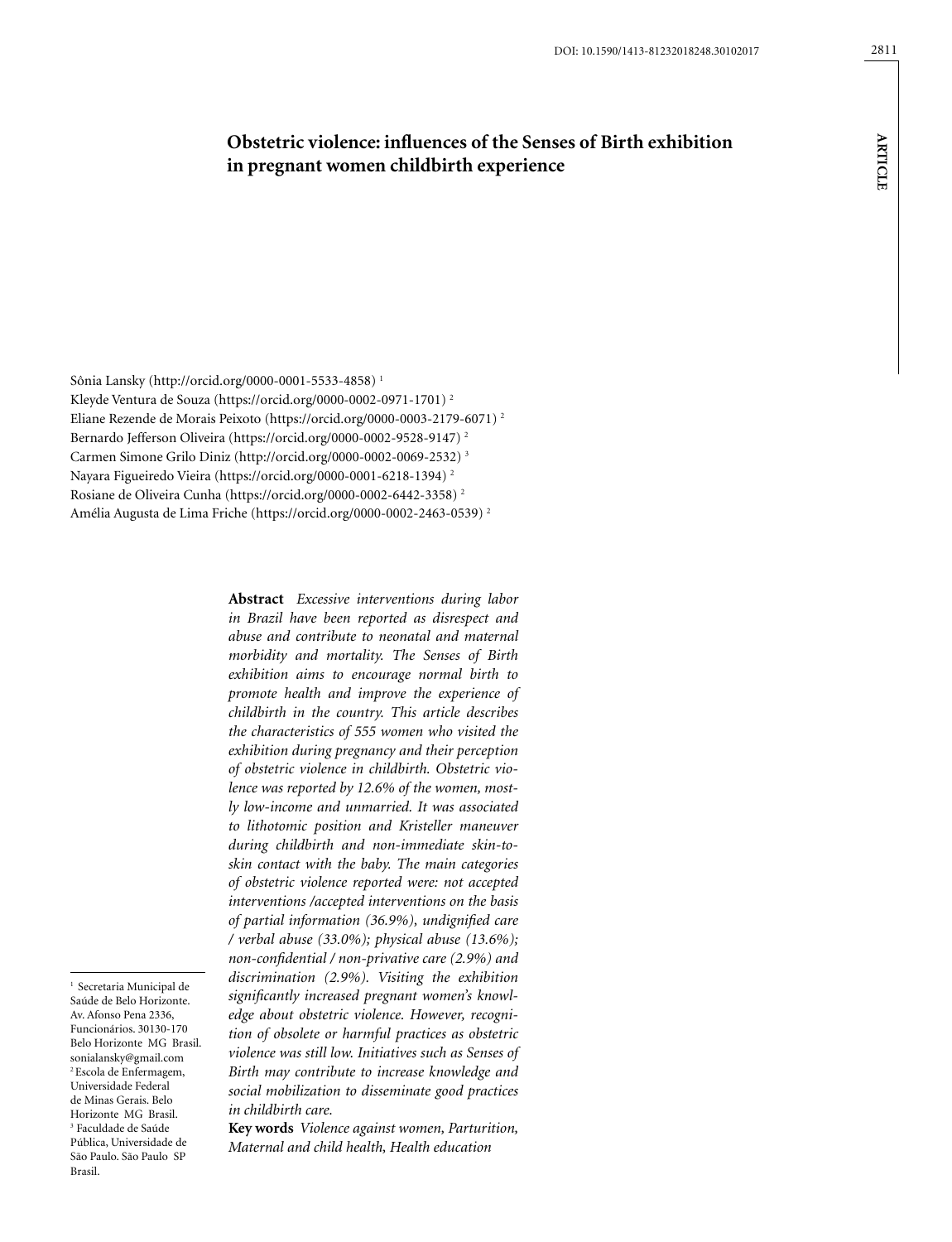## **Introduction**

The concept of disrespect and abuse during childbirth is used internationally to designate what is called obstetric violence (OV), violence at birth, institutional or structural violence in childbirth care<sup>1-4</sup>. This terminology was proposed for the identification of any act of violence directed at the pregnant woman, parturient or puerperal woman or her baby, practiced during the professional assistance that means disrespect to their autonomy, physical and mental integrity, their feelings, options and preferences. The World Health Organization recently recognized obstetric violence in 2014 as a public health issue that directly affects women and their babies<sup>5</sup>. It is considered obstetric violence delays in care, denial of hospitalizations in the health services, negligent care, refusal to administer analgesics, physical, verbal and / or psychological mistreatment, disrespect for privacy and freedom of choice, coercive or not consenting procedures, detention of women and their babies in health institutions, among others<sup>5,6</sup>. It covers the nonuse of recommended procedures as well as the use of unnecessary, non-recommended and / or obsolete procedures that may cause harm.

Procedures not technically indicated can lead to consequences and iatrogenies, with avoidable effects on the health of the woman and the baby, such as dystocia at childbirth, hemorrhages and neonatal hypoxia, as well as female dissatisfaction and postpartum depression<sup>5-7</sup>.Obstetric violence is a gender-based violence, targeting specifically women and permeating unequal power relations in our society<sup>8-9</sup>. In countries such as Venezuela and Argentina, for example, OV was typified in national legislation as violence against women4 . In Brazil, a research study on women and gender in public and private spaces<sup>10</sup> found that one in four women suffers some kind of violence during childbirth, from shouting, painful procedures without consent or information, lack of analgesia and even negligence. In the Born in Brazil survey, a national study of 23,940 postpartum women, identified an excess of interventions in childbirth and birth. It showed a model of care based on unnecessary and often harmful interventions, exposing women and children to iatrogenias<sup>11</sup>. More than half of the women had an episiotomy;91.7% gave birth in lithotomy position, while the evidence recommends vertical positions; oxytocin and artificial rupture of the amniotic membrane for acceleration of labor was used in 40% of the women; 37% were submitted

to the Kristeller maneuver (pressure in the uterus for the expulsion of the baby),an aggressive procedure that brings deleterious consequences for women in labor and their babies<sup>11</sup>.

Hyper-medicalization of childbirth in Brazil is expressed by the high rates of cesarean section  $(56.7\% \text{ in } 2015)^{12}$ , the abusive use of oxytocin and episiotomy, among others, and has been associated with iatrogenic effects and maternal and infant morbidity such as iatrogenic prematurity, neonatal admission in intensive care, maternal hemorrhage and infection<sup>13,14</sup>. There is a gap between scientific evidence available since 1985<sup>15</sup> and the recently updated guidelines for Care During Childbirth of the Ministry of Health<sup>16,17</sup>, which calls for changes to the health promotion model and quaternary prevention, based on the principle of non-maleficence bioethics: first do not causeinjury<sup>13</sup>. In addition to the universalization of health care access, it is necessary to improve quality and safety of care, since disrespectful or abusive care can negatively affect health<sup>18</sup>.

The consequences of obstetric violence on the use of health services is a concern, as the quality of care affects women experience of giving birth, the child experience of being born and the whole society culture about birth, which compromises credibility of childbirth care services<sup>6</sup>.

The excess of preventable infant deaths and the high levels of maternal mortality in Brazil have been highlighted as the effect, in part, of the excess of interventions without indication in labor and childbirth, with persistent preventable deaths by improving quality of health care<sup>11,13-14</sup>. The infant mortality rate (IMR) of 14/1000 in Brazil is considered high when compared to the indexes of countries with equal or lower levels of economic and technological development, such as Chile, Costa Rica or Cuba, which have already reached 1 digit of IMR<sup>19-21</sup>. A ratio of less than 20 maternal deaths per 100,000 live births is recommended, while Brazil presents a rate of 60 / 100,00022.

Obstetric violence is therefore a relevant topic for maternal and child health public policy in Brazil, as well as for health professionals and managers training, focusing in the need to change health care practices and the model of care during childbirth. Brazilian cultural is highly influenced by the perception of birth context associated to the excessive use of procedures during childbirth. Loneliness of women giving birth without a companion, interferences in the physiologic process of labor which increases discomfort, lack of privacy and the professional and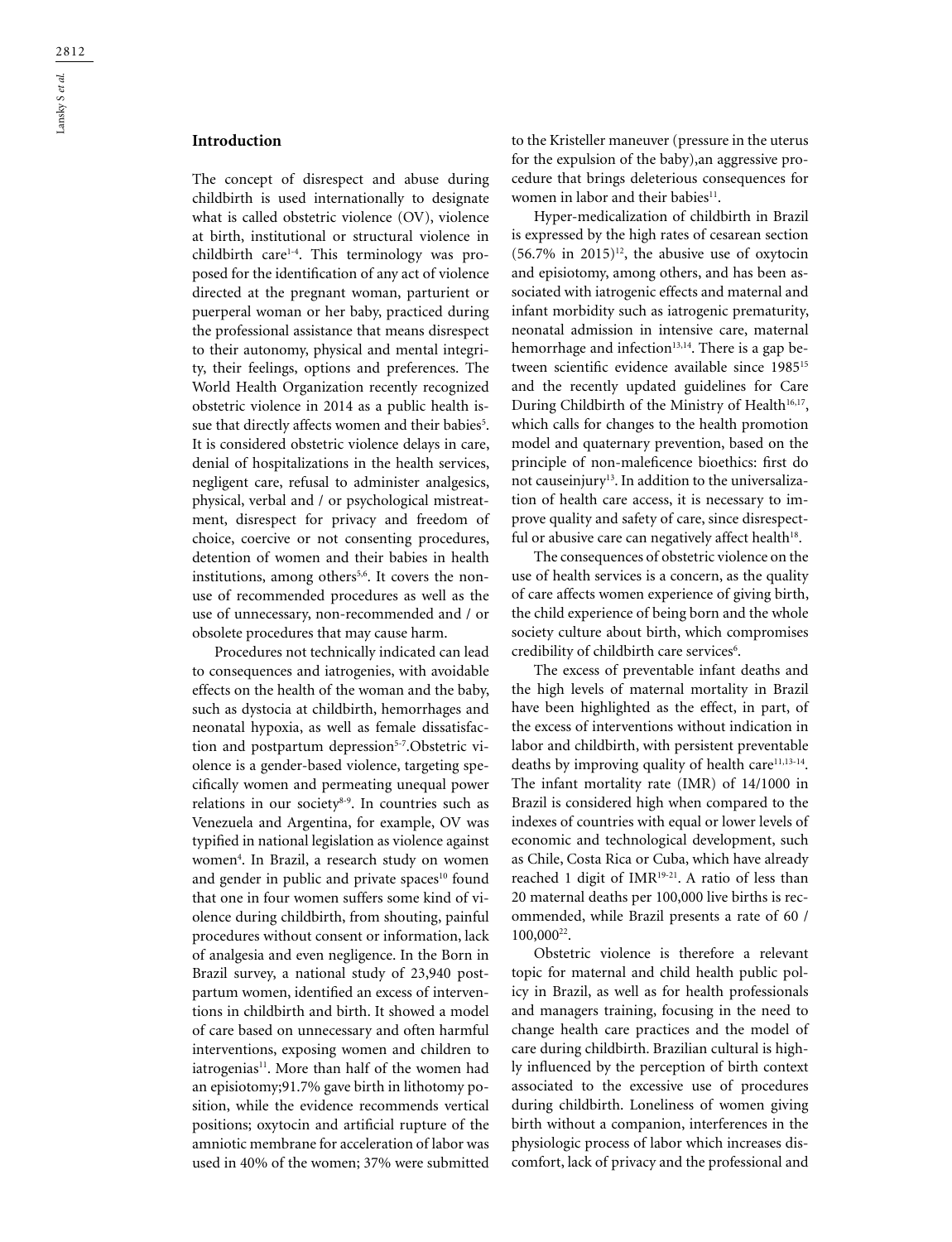institutional control over the process have been considered as contributing factors to the excess of cesarean sections in the Brazil<sup>4</sup>. Thus, from the perspective of women, cesarean delivery has become an alternative to violence or maltreatment during childbirth<sup>4,10</sup>.

In order to contribute to change culture about childbirth and value normal birth and decrease unnecessary interventions, the Senses of Birth exhibition an initiative to improve social mobilization and dissemination of evidence-based practices in childbirth was structured in 201523. It is an innovative health education initiative with interactive installations to evolve the visitor. It combines different languages (digital art with theatrical techniques) and supports (videos and photographs, scenarios, panels) to engage the participant and promote critical thinking, as well as provide up-to-date information based on scientific evidence. Between March 2015 and January2017 eleven editions were organized in public spaces of wide circulation in five Brazilian municipalities (Belo Horizonte, Rio de Janeiro, Niterói, Ceilândia, and Brasília) and received 36,444 visitors. An evaluation of the effects of the exhibition on knowledge and perceptions of the visitorsabout normal birth and other aspects related to childbirth care, the risks of cesarean section and recommended care by scientific knowledge, the rights of women and the baby, among others effects was carried on to assess changes and cultural transformation, social mobilization and empowerment of women in childbirth. The objective of this article is to analyze the profile of pregnant women who visited the Senses of Birth, their perception aboutviolence in childbirth and the socioeconomic-demographic and health care factors associated with the report of OV.

#### **Methods**

This is a cross-sectional multicenter study with quantitative and qualitative components, part of the Senses of Birth study. Data were collected in postpartum interviews conducted by telephone or electronic mail between June 2015 and January 2017 with 555 (43%) of the 1290 pregnant women who visited the exhibition between March 2015 and March 2016 and accepted to participate in the search. A semi-structured questionnaire was applied immediately after participation in the exhibition, with the collection of socioeconomic and demographic data, data from previous pregnancies and current gestation, as well as questions related to pregnant women's knowledge and perception about issues related to childbirth, in order to measure the impact of exposure on the change of information, knowledge and perception on the subject. The postpartum questionnaire was administered by telephone or electronically answered by the women, with questions about their experience in childbirth. The event of interest in this study was the woman's perception of obstetric violence, obtained through the question "Do you consider having experienced violence / maltreatment during childbirth / cesarean delivery / baby's birth? Yes / No / I do not know ". The objective of this question was to evaluate the perception of the woman about the experience of violence / mistreatment and to analyze the associated variables.

The explanatory variables were divided into four groups: (1) Socio-demographic characteristics: age  $($  19 years, 20 to 34 years and 35 years, skin color (black [brown / black], white or other [yellow and indigenous), marital status (single, separated, married or in stable union), schooling (elementary, high school, graduate school), family income  $(< 2$  minimum wages (MW), 2 to 5, 5 to  $10$ ,  $> 10$  MW/ (2) Information on delivery: place of delivery (SUS / private / home), type of delivery (cesarean / vaginal and vaginal with forceps or vacuum extractor), health plan (yes / no); satisfaction in childbirth (terrible/poor/ indifferent and good /excellent); (3) Health care markers in childbirth: position in birth (supine / lithotomic and non-supine), Kristeller maneuver during delivery, episiotomy and episiotomy reported (yes, no, do not know), use of non-pharmacological methods for pain relief during labor, companion throughout the period in hospital for childbirth, skin-to-skin contact with the baby immediately after birth, skin-to-skin contact with the baby during the first hour after birth (yes or no ); (4) knowledge about OV before and after participation in the Senses of Birth (none / little / reasonable and good/very good).Schooling categories include completed and incomplete levels. Family income was stratified into multiple value of the minimum wage at the time of the research (R\$ 788.00). For the variable satisfaction at delivery, the interviewee evaluated their delivery on a scale between 1 (very bad) and 5 (great). For the analysis, the scores from 1 to 3 were grouped in the "terrible /bad/indifferent" category, and 4 and 5, in the "good /excellent" category. The childbirth care indicators were: position in childbirth (squatting, on the stool, semi-sitting, on knees or other) considered for the "non-supine"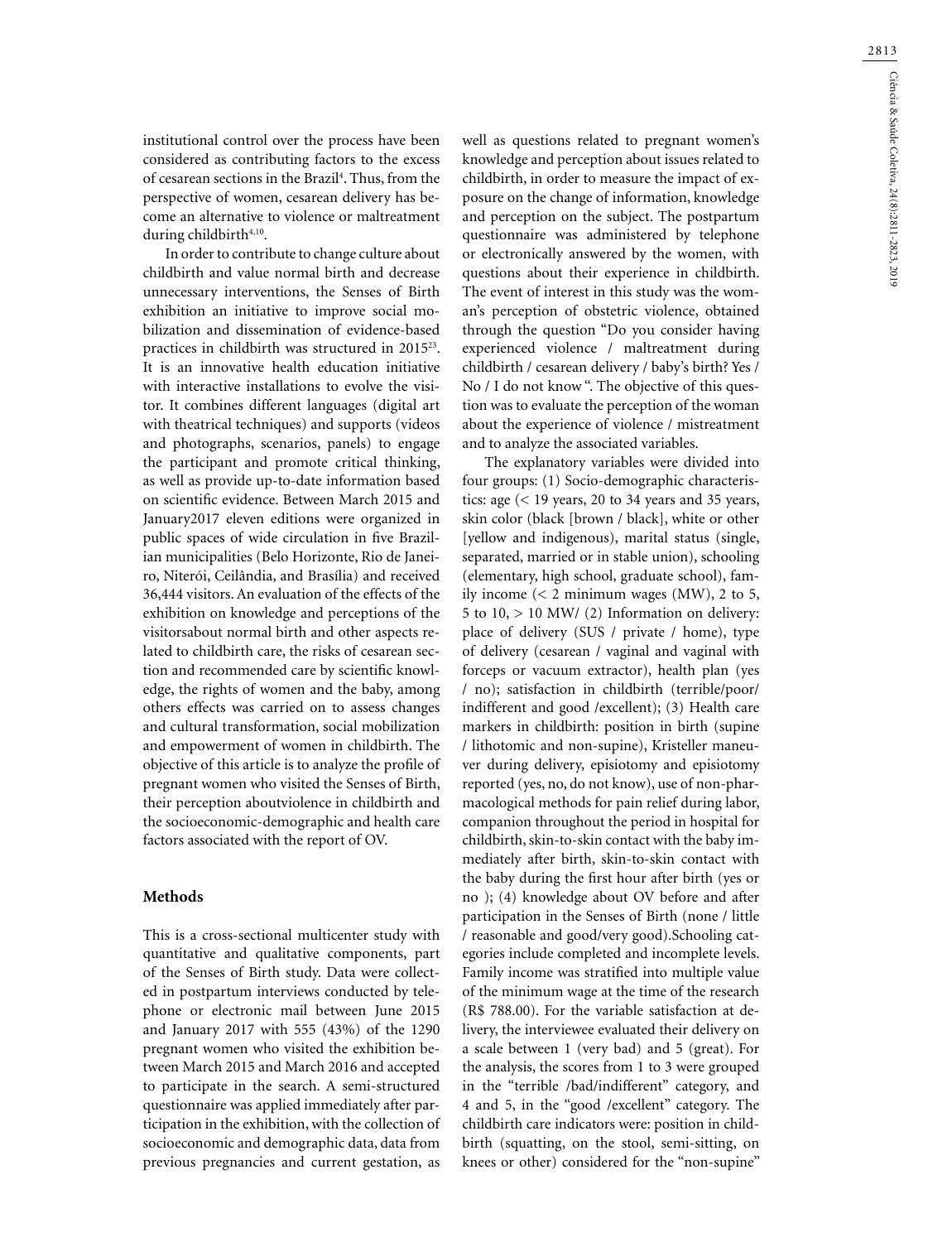category, and the position lying in the "supine or lithotomic" category; the question "at the time of childbirth, someone went up in your belly to "facilitate" birth to evaluated the use of Kristeller's maneuver; and "was there a cut in the vagina at the time of birth"?to evaluate if an episiotomy was performed; if so, the question "were you informed that this cut would be made?" assessed whether the episiotomy was reported to the woman. For the calculation of the proportions of the variables "position at birth", "Kristeller", "episiotomy" and "reported episiotomy", only women who had vaginal delivery were considered.

For the variable "use of non-pharmacological methods for pain relief" were considered all women who went through labor. It was considered skin to skin contact between mother and baby without clothes or cloths wrapping the baby. A numerical identifier variable was created for each case in the pregnant and postpartum databases and the two databases were combined using the Merge Files tool. A descriptive analysis was carried out by means for the calculation of the frequency of categorical data and univariate analysis. Pearson's chi-square test and the p-value calculation were performed. To evaluate the independent effect of the exposure variables a multivariate analysis was performed by logistic regression. Two initial regression models were constructed:

Model 1 - considers the subsample of women who had vaginal / vaginal delivery with forceps and the variables: position at delivery, Kristeller, episiotomy, reported episiotomy; Model 2 - considers all the women participating in the study: includes the variable "Type of delivery" and excludes variables related exclusively to normal birth.

Logistic regression was performed in two stages in each of these models. Initially, the variables that obtained a p value equal to or less than 0.20 in the univariate analysis were evaluated separately for each block of demographic socio-economic variables / information on childbirth and health care markers at childbirth. The sequential deletion strategy was applied and only the variables with p value equal to or less than 0.10 remained in the intermediate model. All variables that remained in the intermediate model formed a general multivariate model, and the same sequential deletion strategy was used.

Only the variables with p value lower than 0.05 remained in the final model of each group. The fit quality of the final model was evaluated by the Hosmer-Lemeshowe test and the explanatory power of the model was evaluated by Nagelkerke pseudo-R². For the calculation of the odds ratio (OR) the category "I do not know" (25 women, 4.5%) of the event OV perception were lost. We opted for the exclusion of the explanatory variables *satisfaction in childbirth* in the logistic regression model, since this variable expresses content similar to that of the OV response variable (who considers OV is likely to be dissatisfied with childbirth) and *informed episiotomy*, due to the small number of available information and consequent instability effect of the model. The data collected in each phase of the study were compiled in separate datasets and the statistical software IBM SPSS Statistics 20R was used for analysis.

Analysis of the perception of women about the experience of obstetric violence considered the OV categories elaborated by Bower & Hill<sup>3</sup> and synthesized in Brazil by Tesseret al<sup>24</sup>. From the affirmative answer to the question: "Do you consider that you have experienced violence / maltreatment during childbirth / cesarean delivery / birth of the baby?" and the reports to the open question "Do you consider having experienced violence / maltreatment at birth / cesarean section / at birth of the baby-Please comment", 64 reports were organized by means of simple frequency in the categories: physical abuse; imposition of non-consented intervention / interventions accepted on the basis of partial or distorted information; non-confidential or non-private care; undignified care and verbal abuse; discrimination based on certain attributes; abandonment, neglect or refusal of assistance, detention in services. Among the 70 affirmative answers with the perception of OV six (6) were excluded: one (01), because there was no report and five (05) because they did not present content elements that allowed their classification into the proposed categorization. Examples of reports of obstetric violence situations were selected as fragments to illustrate the participants' experiences with their respective categorization according to the proposal of Tesser et al.<sup>24</sup>.

This study is part of the research "Senses of Birth: Effects of an Interactive Exhibition to Transform the Perception of Childbirth " approved by the Committee ofEthics in Research of the Federal University of Minas Gerais. All participants signed a free and informed consent, in accordance to the 412/2012 Resolution of the National Health Council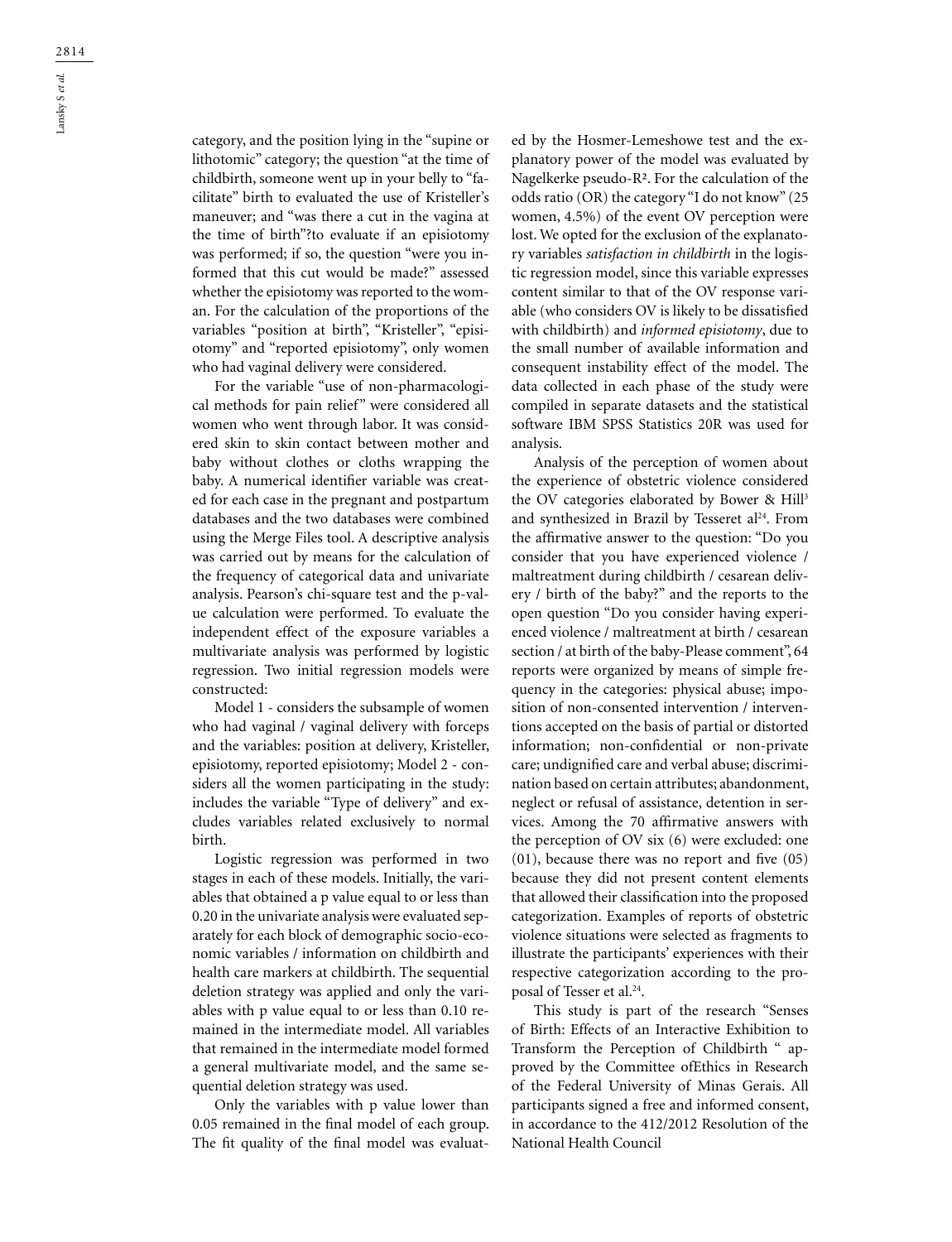2815

#### **Results**

The profile of the study group is predominantly of young women aged between 20 and 34 years (77.3%); 16.8% of the women were 35 years of age or older and 5.9% were adolescents (Table 1). The majority (51.8%) self-reported as black (brown / black), married or with stable union (84.5%) and 77.4% had higher education. Most women reported having a family income above 2 minimum wages (80.2%), 21.6% had above 10 minimum wages and 78.8% had health insurance.Most of the women had a hospital delivery in the Supplementary Health System (59.2%), 36.3% used the SUS and 4.5% had a home birth (Table 1). The proportion of cesarean surgery in the studied group was 46.2%, 53.8% of the women had vaginal delivery and the satisfaction rate with childbirth (good / optimal) was 77.7%.

Among the group of women who had vaginal delivery, 46.4% were in the lithotomy position at delivery, in 23.7% the Kristeller maneuver was performed, in 30.4% the episiotomy was performed, and the procedure was performed was not reported for 35.6% of the women (Table 2). Among those who had labor, 82.4% reported having had access to some kind of non-pharmacological method for pain. The presence of the companion throughout the hospitalization period was reported by 85.2% of the women interviewed, 70.1% had immediate skin-to-skin contact with their baby, and 57.3% had skin-to-skin contact in the first hour of life.

Among the 555 women interviewed during pregnancy and after delivery, 70 (12.6%) responded that they experienced violence in childbirth and 25 (4.5%) reported they did not know if there was violence. Regarding the information on obstetric violence, 48.4% of the women reported that they had good or very good knowledge before participating in the Senses of Birth exhibition and this proportion increased to 87.0% after the visit; the difference was statistically significant (X<sup>2</sup> = 54.34, p < 0.001) (data not shown). There was also an increase in the proportion of women with good / very good knowledge about OV before and after participating (from 42.0% to 91.2%) among women who reported OV in the postpartum interview (Table 2). Regarding the information on obstetric violence, 48.4% of the women reported that they had good or very good knowledge before participating in the Senses of Birth, and this proportion increased to 87.0% after the visit to the exhibition; the difference found was statistically significant ( $X^2 = 54.34$ , p

< 0.001) (data not shown). There was also an increase in the proportion of women with good / very good knowledge about OV before and after participating in Senses of Birth (from 42.0% to 91.2%) among women who reported OV in the postpartum interview (Table 2). However, there was no association between knowledge on OV and OV reporting before and after the visit, and this variable was not considered for the multivariate analysis model. Considering the statistical significance  $(p < 0.20)$  in the univariate analysis, age, skin color, marital status, family income, health plan, place of birth, type of delivery, delivery position, Kristeller maneuver, episiotomy, companion during childbirth, immediate skinto-skin contact and skin-to-skin contact in the first hour of life were associated with woman's report of OV and composed the multivariate logistic regression models. (Tables 1 and 2).

After the intermediate step of the logistic regression analysis, the following variables were selected for the general multivariate model: Model 1 - Marital status, income, birth position, Kristeller; skin-to-skin contact; Model 2 - Marital status, income, skin-to-skin contact immediately. All the variables of the intermediate models were independently associated to the report of obstetric violence in each model ( $p < 0.05$ ). (Table 3). The final model 1 and 2 presented good adjustment ( $p = 0.59$  and  $p = 0.76$ ) and explained 34% and 11% of the variability in the OV report, respectively. (Negelkerke's pseudo-R2 value)

Among the 64 participants who described their experience, 44 (69%) of the answers entered into only one category of OV; 14 (22%) in two categories, and six (9%) in three or more categories. There were 103 OV situations reported, that is, each report addressed more than one category of disrespect and abuse (Table 4).

The most prevalent category of OV (36.9%) was the imposition of non-consensual interventions; interventions based on reported partial or distorted information. The category of undignified healthcare and verbal abuse was reported in 34 (33%) of the situations, physical abuse was pointed out 14 (13.5%) times and abandonment, neglect or refusal of care in 11 (10.6%); the non-confidential or non-private care categories and discrimination based on certain attributes were identified in 3 reports (3%) each. The category detention in the services was not mentioned in the reports of the participants.

In Chart 1 fragments of the selected reports are presented as an illustration of the situations experienced by women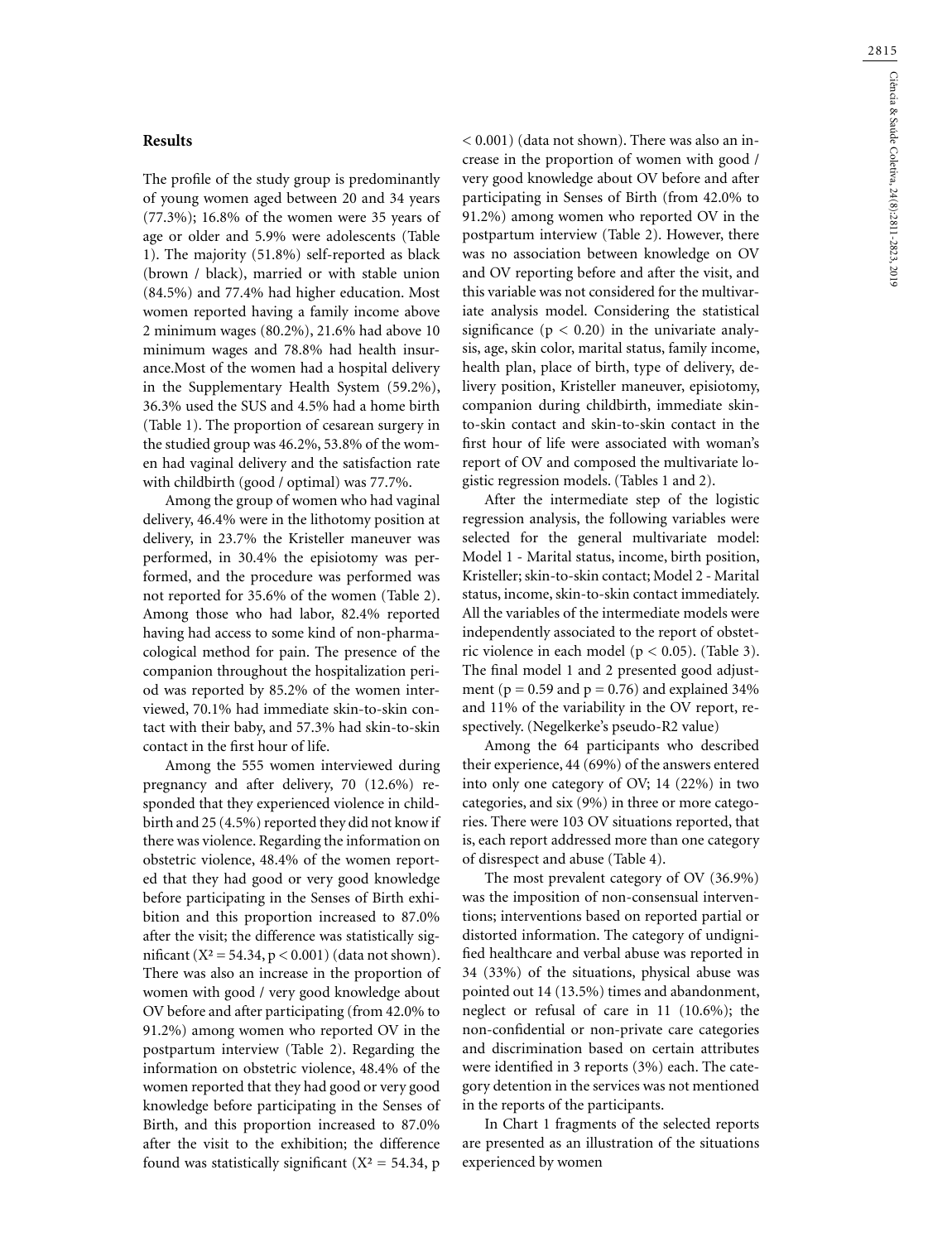|                                  | <b>Obstetric Violence</b> |                |         |                                         |
|----------------------------------|---------------------------|----------------|---------|-----------------------------------------|
| Characteristic                   | Yes $(N=70)^*$            | No $(N=460)^*$ | p-value | Total $(N=530)^*$<br>$n\left(\%\right)$ |
|                                  | $n\left(\%\right)$        | $n(\%)$        |         |                                         |
| Age                              |                           |                |         |                                         |
| $\leq$ 19                        | 2(2.9)                    | 29(6.4)        | $**$    | 31(5.9)                                 |
| $20 - 34$                        | 59 (84.3)                 | 347 (76.3)     | 0.136   | 406 (77.3)                              |
| $\geq$ 35                        | 9(12.9)                   | 79 (17.4)      |         | 88 (16.8)                               |
| Skin color                       |                           |                |         |                                         |
| Black                            | 44 (62.9)                 | 230(50.1)      | 0.047   | 274 (51.8)                              |
| Other                            | 3(4.3)                    | 8(1.7)         | 0.165   | 11(2.1)                                 |
| White                            | 23(32.9)                  | 221 (48.1)     |         | 244 (46.1)                              |
| Marital status                   |                           |                |         |                                         |
| Single/separated                 | 19(27.1)                  | 63(13.7)       | 0.004   | 82 (15.5)                               |
| Married/stable union             | 51 (72.9)                 | 397 (86.3)     |         | 448(84.5)                               |
| Schooling <sup>3</sup>           |                           |                |         |                                         |
| Elementary /High school          | 12(17.1)                  | 106(23.5)      | 0.240   | 118(22.6)                               |
| Graduate school or +             | 58 (82.9)                 | 346 (76.5)     |         | 404 (77.4)                              |
| Family income <sup>1</sup>       |                           |                |         |                                         |
| < 2 MW                           | 14(23.0)                  | 84 (19.4)      | 0.509   | 98 (19.8)                               |
| 2 a $<$ 5 MW                     | 25(41.0)                  | 136(31.3)      | 0.132   | 161(32.5)                               |
| 5 a 10MW                         | 17(27.9)                  | 112(25.8)      | 0.731   | 129(26.1)                               |
| $\geq$ 10 MW                     | 5(8.2)                    | 102(23.5)      |         | 107(21.6)                               |
| Health Insurance                 |                           |                |         |                                         |
| No                               | 21(30.0)                  | 91 (19.8)      | 0.052   | 112(21.2)                               |
| Yes                              | 49 (70.0)                 | 368 (80.2)     |         | 417 (78.8)                              |
| Place of birth                   |                           |                |         |                                         |
| Public(SUS)                      | 32(45.7)                  | 160(34.9)      | 0.078   | 192 (36.3)                              |
| Home                             | 1(1.4)                    | 23(5.0)        | $**$    | 24(4.5)                                 |
| Private (SS)                     | 37(52.9)                  | 276(60.1)      |         | 313 (59.2)                              |
| Type of birth                    |                           |                |         |                                         |
| Cesarean                         | 39 (55.7)                 | 206 (44.8)     | 0.087   | 245 (46.2)                              |
| Vaginal/Forceps vacuum extractor | 31(44.3)                  | 254 (55.2)     |         | 285(53.8)                               |
| Satisfaction in childbirth       |                           |                |         |                                         |
| Terrible/bad/indifferent         | 55 (78.6)                 | 63(13.7)       | < 0.001 | 118(22.3)                               |
| Good/Excellent                   | 15(21.4)                  | 397 (86.3)     |         | 412 (77.7)                              |

**Table 1.** Characteristics of pregnant women that visited the Senses of Birth Exhibition and reported obstetric violence. Brazil, 2015-2017

\* The category "Do not know" for obstetric violence was considered as missing for Odds Ratio calculation. Totals vary according to missing data.<sup>1</sup> Minimum wage in 2015: R\$788,00; <sup>2</sup> Women that had a normal birth; <sup>3</sup> Full or incomplete grade (in progress).\*\* X<sup>2</sup> not possible to calculate due to the low number.

#### **Discussion**

This study focused on the topic of obstetric violence based on the perception about the experience of childbirth reported by the pregnant women who visited the Senses of Birth. The population of this study was predominantly women of high educational level and income and with access to supplementary health. Possibly express a group of women informed and interested in preparing for the normal birth experience. In fact, the prevalence of cesarean section in this population was 46.2%, which, although high, is lower than the country rate in 2014, of  $56.9\%$ <sup>11</sup>. It was observed that 12.6% of the women reported OV, similar to what was verified in a national study conducted in 2010 that interviewed 2,365 Brazilian women in 176 Brazilian municipali-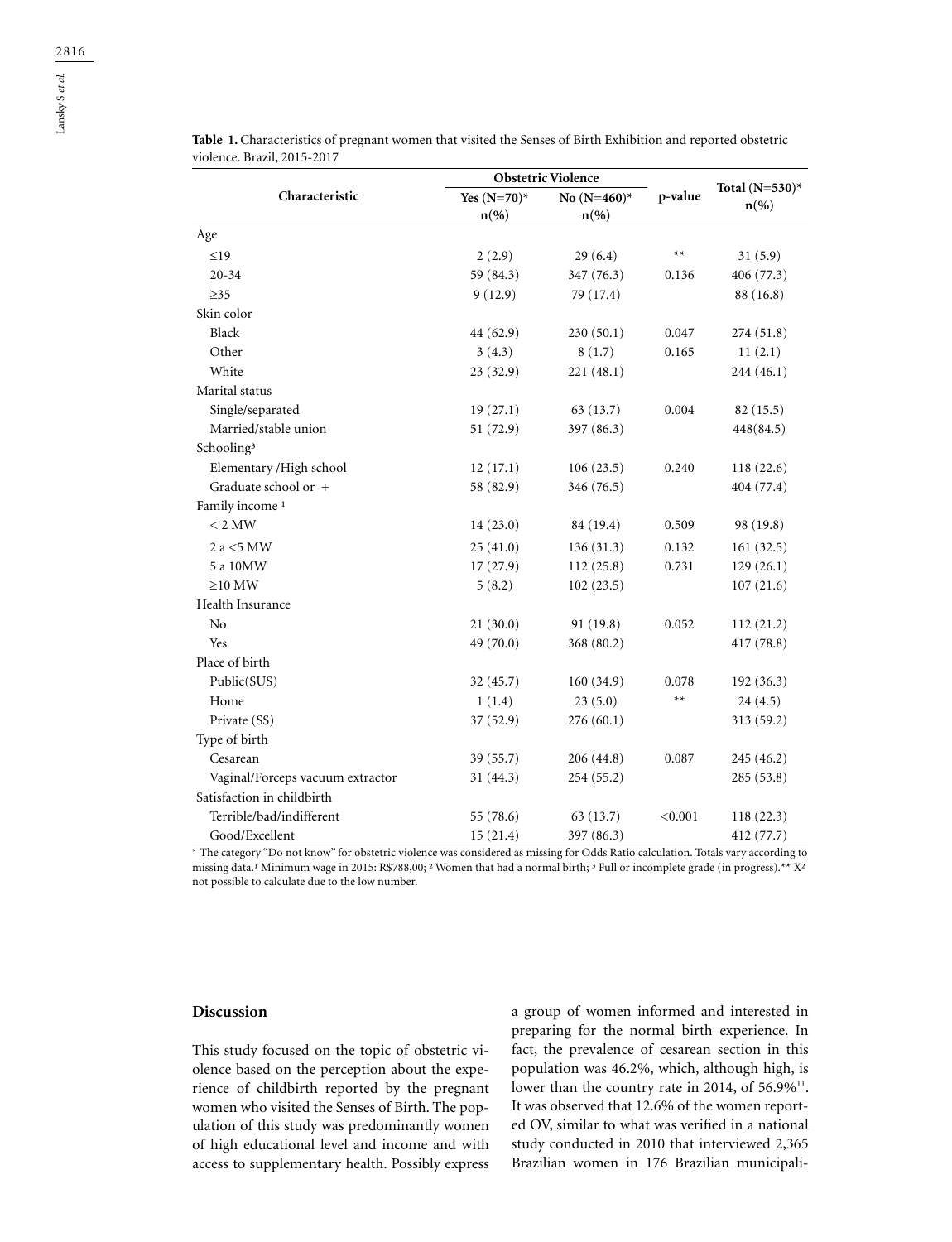|                                           |                | <b>Obstetric Violence</b> | p-value | Total $(N=530)^*$  |
|-------------------------------------------|----------------|---------------------------|---------|--------------------|
| Characteristics                           | Yes $(N=70)^*$ | No $(N=460)^*$            |         |                    |
|                                           | $n$ (%)        | $n$ (%)                   |         | $n\left(\%\right)$ |
| Knowledge about obstetric violence before |                |                           |         |                    |
| participating at SOB                      |                |                           |         |                    |
| None/poor/faire                           | 40(58.0)       | 230(50.7)                 | 0.258   | 270(51.6)          |
| Good/Very good                            | 29 (42.0)      | 224 (49.3)                |         | 253 (48.4)         |
| Knowledge about obstetric violence after  |                |                           |         |                    |
| participating at SOB                      |                |                           |         |                    |
| None/poor/faire                           | 6(8.8)         | 58 (12.7)                 | 0.366   | 64 (12.2)          |
| Good/Very good                            | 62(91.2)       | 400 (87.3)                |         | 462 (87.8)         |
| Position in childbirth <sup>1</sup>       |                |                           |         |                    |
| Supine/lithotomic                         | 25(83.3)       | 105(42.0)                 | < 0.001 | 130(46.4)          |
| Non supine                                | 5(16.7)        | 145(58.0)                 |         | 150(53.6)          |
| Kristeller <sup>1</sup>                   |                |                           |         |                    |
| Yes                                       | 17(56.7)       | 50(19.8)                  | < 0.001 | 67(23.7)           |
| Don't know                                | 0(0.0)         | 1(0.4)                    | $**$    | 1(0.4)             |
| No                                        | 13(43.3)       | 202 (79.8)                |         | 215(76.0)          |
| Episiotomy <sup>1</sup>                   |                |                           |         |                    |
| Yes                                       | 17(54.8)       | 69 (27.4)                 | 0.002   | 86 (30.4)          |
| Don't know                                | 1(3.2)         | 3(1.2)                    | $***$   | 4(1.4)             |
| N <sub>o</sub>                            | 13(41.9)       | 180 (71.4)                |         | 193 (68.2)         |
| Informed Episiotomy <sup>1</sup>          |                |                           |         |                    |
| N <sub>o</sub>                            | 11(57.9)       | 25(30.5)                  | 0.025   | 36(35.6)           |
| Don't know                                | 1(5.3)         | 4(4.9)                    | $**$    | 5(5.0)             |
| Yes                                       | 7(36.8)        | 53 (64.6)                 |         | 60(59.4)           |
| Non-pharmacological                       |                |                           |         |                    |
| methods for pain relief <sup>2</sup>      |                |                           |         |                    |
| No                                        | 10(20.4)       | 55 (17.2)                 | 0.582   | 65 (17.6)          |
| Yes                                       | 39 (79.6)      | 265 (82.8)                |         | 304 (82.4)         |
| Companion during childbirth               |                |                           |         |                    |
| No                                        | 17(25.4)       | 59 (13.3)                 | 0.009   | 76 (14.8)          |
| Yes                                       | 50(74.6)       | 386 (86.7)                |         | 436 (85.2)         |
| Immediate skin to skin contact            |                |                           |         |                    |
| No                                        | 37(54.4)       | 119(26.3)                 | < 0.001 | 156 (29.9)         |
| Yes                                       | 31(45.6)       | 334 (73.7)                |         | 365(70.1)          |
| Skin to skin contact in the first hour    |                |                           |         |                    |
| No                                        | 37(55.2)       | 184 (40.9)                | 0.027   | 221 (42.7)         |

**Table 2.** Health care markers and knowledge about obstetric violence (OV) among pregnant women before and after participating at Senses of Birth Exhibit (SOB) versus report of obstetric violence during childbirth. Brazil, 2015-2017.

Yes  $30 (44.8)$   $266 (59.1)$   $296 (57.3)$ \* The category "Do not know" for obstetric violence was considered as missing for Odds Ratio calculation. Totals vary according to missing data 'Women that reported having a vaginal birth <sup>2</sup> Women that reported having a vaginal birth a cesarean during labor.

\*\* X<sup>2</sup> calculation was not possible due to the low number.

ties<sup>9</sup>. With 542 interviewees about institutional violence in childbirth care, 12% answered affirmatively, that is, they spontaneously identified this situation. The proportion of affirmative responses increased to 25% when different forms of abuse and mistreatment were reported that women acknowledged to have suffered but did

not report as OV<sup>9</sup>. Similarly, in this study it was frequent the situation of women submitted to procedures selected as health care markers of violence in childbirth who did not identify these practices as OV. Thus, they reported experiencing OV: only 25 (21.7%) of the 115 women who underwent Kristeller's maneuver during childbirth;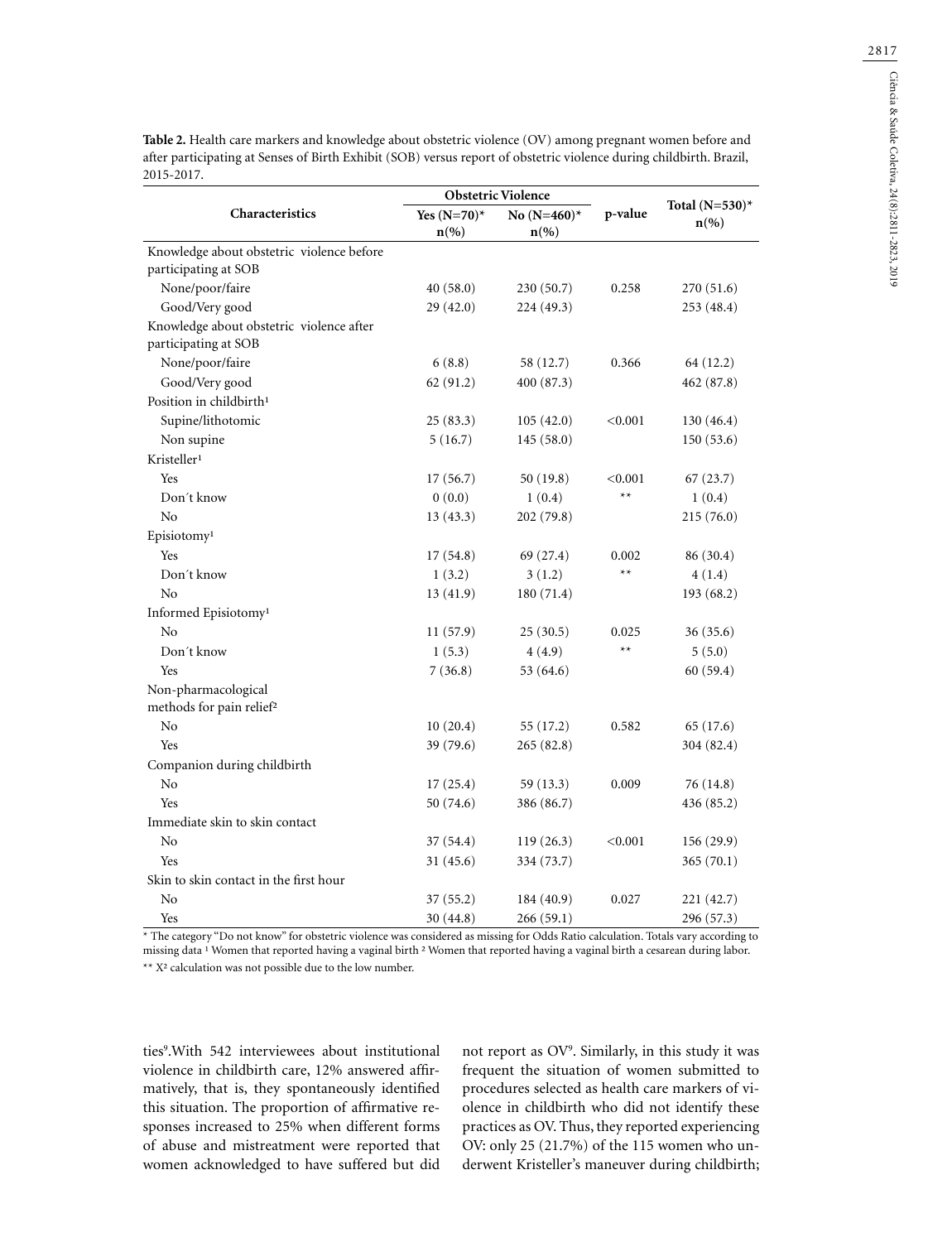|                                | Model $1^1$ (n=252) <sup>*</sup> |                |                   | Model $2^{2}(n=487)$ **  |               |                   |
|--------------------------------|----------------------------------|----------------|-------------------|--------------------------|---------------|-------------------|
| Characteristics                | <b>OR</b>                        | IC 95%         | Wald<br>(p-value) | <b>OR</b>                | IC 95%        | Wald<br>(p-value) |
| <b>Marital Status</b>          |                                  |                |                   |                          |               |                   |
| Single/separated               | 3.00                             | 1.06-8.56      | 4.25(0.039)       | 2.06                     | $1.05 - 4.08$ | 4.36(0.037)       |
| Married/stable union           | 1.00                             |                |                   | 1.00                     |               |                   |
| Family income <sup>3</sup>     |                                  |                |                   |                          |               |                   |
| $< 2$ MW                       | 1.76                             | $0.15 - 21.10$ | 0.20(0.654)       | 2.81                     | $0.95 - 8.33$ | 3.46(0.063)       |
| 2a < 5MW                       | 9.29                             | $1.02 - 84.76$ | 3.90(0.048)       | 3.11                     | $1.12 - 8.59$ | 4.77(0.029)       |
| 5 a 10 MW                      | 6.20                             | $0.61 - 62.95$ | 2.38(0.123)       | 2.98                     | $1.05 - 8.50$ | 4.18(0.041)       |
| $\geq$ 10 MW                   | 1.00                             |                |                   | 1.00                     |               |                   |
| Position in birth              |                                  |                |                   |                          |               |                   |
| Supine/lithotomic              | 3.89                             | $1.13 - 13.38$ | 4.64(0.031)       |                          |               |                   |
| Non supine                     | 1.00                             |                |                   |                          |               |                   |
| Kristeller                     |                                  |                |                   |                          |               |                   |
| Yes                            | 2.85                             | $1.01 - 8.02$  | 3.95(0.047)       | $\overline{\phantom{0}}$ |               |                   |
| N <sub>0</sub>                 | 1.00                             |                |                   | ۰                        |               |                   |
| Immediate skin to skin contact |                                  |                |                   |                          |               |                   |
| N <sub>0</sub>                 | 4.02                             | 1.39-11.66     | 6.56(0.010)       | 3.19                     | 1.82-5.59     | 16.47(<0.001)     |
| Yes                            | 1.00                             |                |                   | 1.00                     |               |                   |

<sup>1</sup> Women that had vaginal birth /vaginal with forceps. <sup>2</sup> All interviewed women <sup>3</sup> Minimum Wage 2015: R\$788,00

\*Hosmer-Lemeshow Test : X²=33.46; df= 36; p-value= 0.590. Pseudo R2 de Neghelkerke Test =0.344

 $^{\ast\ast}$  Hosmer-Lemeshow Test : X²=6.60; df= 10; p-value= 0.752; . Pseudo R² de Neghelkerke Test= 0.111.

| <b>Table 4.</b> Distribution of obstetric violence reports    |
|---------------------------------------------------------------|
| according to the disrespect and abuse during labor            |
| and childbirth classification <sup>24</sup> . Senses of Birth |
| Exhibition. Brazil, 2015-2017                                 |

| Categories of Obstetric Violence      | N   | $\%$  |
|---------------------------------------|-----|-------|
| 1. Imposition of not allowed          |     |       |
| interventions; interventions based on | 38  | 36.9  |
| partial or distorted information.     |     |       |
| 2. Undignified care and verbal abuse  | 34  | 33.0  |
| 3. Physical abuse                     | 14  | 13.6  |
| 4. Abandonment, neglect or refuse to  | 11  | 10.7  |
| assist/health care                    |     |       |
| 5. Non-confidential or non-privative  | 3   | 2.9   |
| care                                  |     |       |
| 6. Discrimination based on certain    | 3   | 2.9   |
| attributes                            |     |       |
| 7. Detention in health facility       | 0   | 0     |
| Total                                 | 103 | 100.0 |

29 (17.8%) among the 163 women who gave birth in a lithotomy position; 29 (29.0%) of the 100 women who had an episiotomy; 11 (16.7%) of the 66 who did not use non-pharmacological

methods during childbirth; 4 (23.5%) among the 17 women who were unaccompanied during admission to labor; 37 (22.0%) among the 168 women who did not have immediate skin-toskin contact with their child and only 37 (16.7%) of the 221 women who did not stay with their child within the first hour of life. Thus, we can say that the prevalence of 12.6% of OV was underestimated, reflecting the lack of knowledge and disinformation of women about the recommendations for care in childbirth and birth, abusive practices and without scientific support used frequently.

The difficulty of recognizing the experience of OV is complex and influenced by several factors, similar to situations of domestic violence. There is a distance between recognizing the aggression suffered and naming it as violence or mistreatment<sup>25</sup>. Recognition of the right of women to informed choice and refusal and non-acceptance of non-consensual interventions is recent and is not yet part of the culture of professionals or women. In addition to adequate information, the hierarquical power relationship between professionals and women in childbirth care interferes in their autonomy and the preservation of cor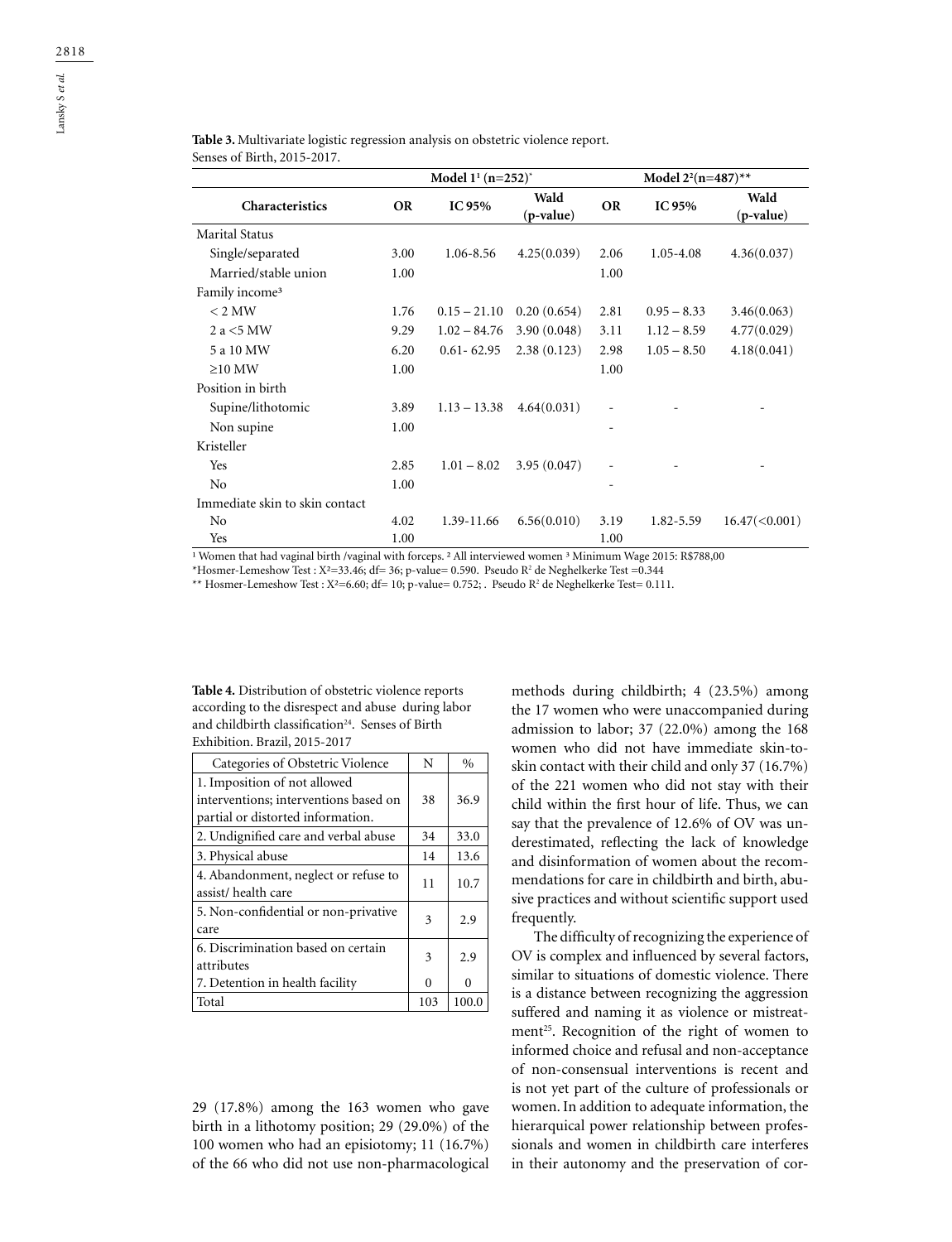**Chart 1.** Fragments of reports on obstetric violence according to categories of disrespect and abuse during childbirth<sup>24</sup> among pregnant women who visited the Senses of Birth Exhibition. Brazil, 2015-2017.

| Disrespect and<br>abuse categories | Fragments of women's reports on obstetric violence                                                                                                                                  |
|------------------------------------|-------------------------------------------------------------------------------------------------------------------------------------------------------------------------------------|
| Imposition of                      | "They wanted to tie my arms." "I did not want to have an episiotomy. I was not                                                                                                      |
| not allowed                        | informed that the procedure would be done. During the delivery I asked for a shot of                                                                                                |
| interventions;                     | anesthesia. Only after I realized they had cut me." "Oh, the only thing I did not like was                                                                                          |
| interventions                      | that they went up on my belly without warning"; " my husband was forced to sign an                                                                                                  |
| based on partial                   | authorization to use the forceps." "(The doctor) had committed to forward my birth                                                                                                  |
| or distorted                       | plan to the Caesarean staff but he did not."                                                                                                                                        |
| information.                       | "With 6 cm of dilation they laid me down and wanted me to keep lied down. I had to                                                                                                  |
|                                    | fight to get squatting because my daughter was not fit yet. In a certain way, it was not<br>normal for me, because they did a lot of things that I did not want to happen "; "I had |
|                                    | the cut on the perineum and a nurse pressed my belly";                                                                                                                              |
| Undignified care                   | "I felt raped, I actually felt assaulted"; "The obstetrician who operated on me has                                                                                                 |
| and verbal abuse                   | already entered the delivery room saying, 'Let's get this over. I need to run today.' The                                                                                           |
|                                    | anesthesiologist stayed on the phone all the time talking to the credit operator"; "We are                                                                                          |
|                                    | treated mechanically, when we ask something, the professionals do not answer clearly to                                                                                             |
|                                    | our questioning"; "I noticed a certain rush of the professionals who were taking care of                                                                                            |
|                                    | me because it was sunday night. They were a bit inattentive because there was a classic                                                                                             |
|                                    | football game and it was being televised. "" The doctor spoke very rudely, 'I know it                                                                                               |
|                                    | hurts, you do not have to scream.' I felt extremely attacked"; "The medical surgeon was                                                                                             |
|                                    | gross in the way of talking";                                                                                                                                                       |
| Physical abuse                     | " all the time doing the vaginal exam and forcing it". " it had the vaginal examen,                                                                                                 |
|                                    | unnecessary, it seems that it is forced. And I felt too exposed"; "I had lots of pains later in                                                                                     |
|                                    | the belly because they pressed down my belly to help the baby be born"; "I felt mutilated                                                                                           |
|                                    | when they did the episiotomy on me"                                                                                                                                                 |
| Abandonment,                       | "After delivery I was left in a chair, as soon as the anesthesia passed. Almost an entire                                                                                           |
| neglect or refusal to              | afternoon sitting in the chair. The nurses would not come and help me." "They left me in                                                                                            |
| assist / health care               | the corridor screaming for a long time. This made me very sad"; "I arrived in the maternity                                                                                         |
|                                    | ward already in labor and had no assistance, I delivered alone and my mother had to run                                                                                             |
|                                    | after a doctor to help"                                                                                                                                                             |
| Cuidado não                        | "After being taken out of the surgical area, they did the touch exam in the corridor                                                                                                |
| confidencial ou não                | without any privacy"; "I stayed in a room with more than 6 pregnant women, divided                                                                                                  |
| privativo                          | by curtains. I heard them screaming in pain and it made me more nervous, there was                                                                                                  |
|                                    | nothing that could distract me!"                                                                                                                                                    |
| Non-confidential or                | "I was very mistreated at the hospital. Once I was 23 weeks they thought that I had tried                                                                                           |
| non-privative care                 | abortion and they mistreated me for it"; "There was differentiated attention for a patient                                                                                          |
|                                    | known to the physician, she entered after me and left earlier to the cesarean section";                                                                                             |

poral and psychological integrity, for the decision and informed choices<sup>18</sup>.

Participation in the Senses of Birth exhibition contributed to the increase in pregnant women's knowledge about OV, which increased from 48.4% before the visit to 87.8% after the visit, pointing to a convergent effect with the objectives of the exhibition to improve information for pregnant women. It was also important to change from 42.0% (before exposure) to 91.2%

(after exposure) of pregnant women with good / very good knowledge of obstetric violence among women who reported obstetric violence. However, although 87.8% stated that they had good or very good knowledge about OV after the visit to the Senses of the Birth, it was still low their recognition of health care practices not recommended as obstetric violence.

In general, the population of this study had more satisfaction with the childbirth experience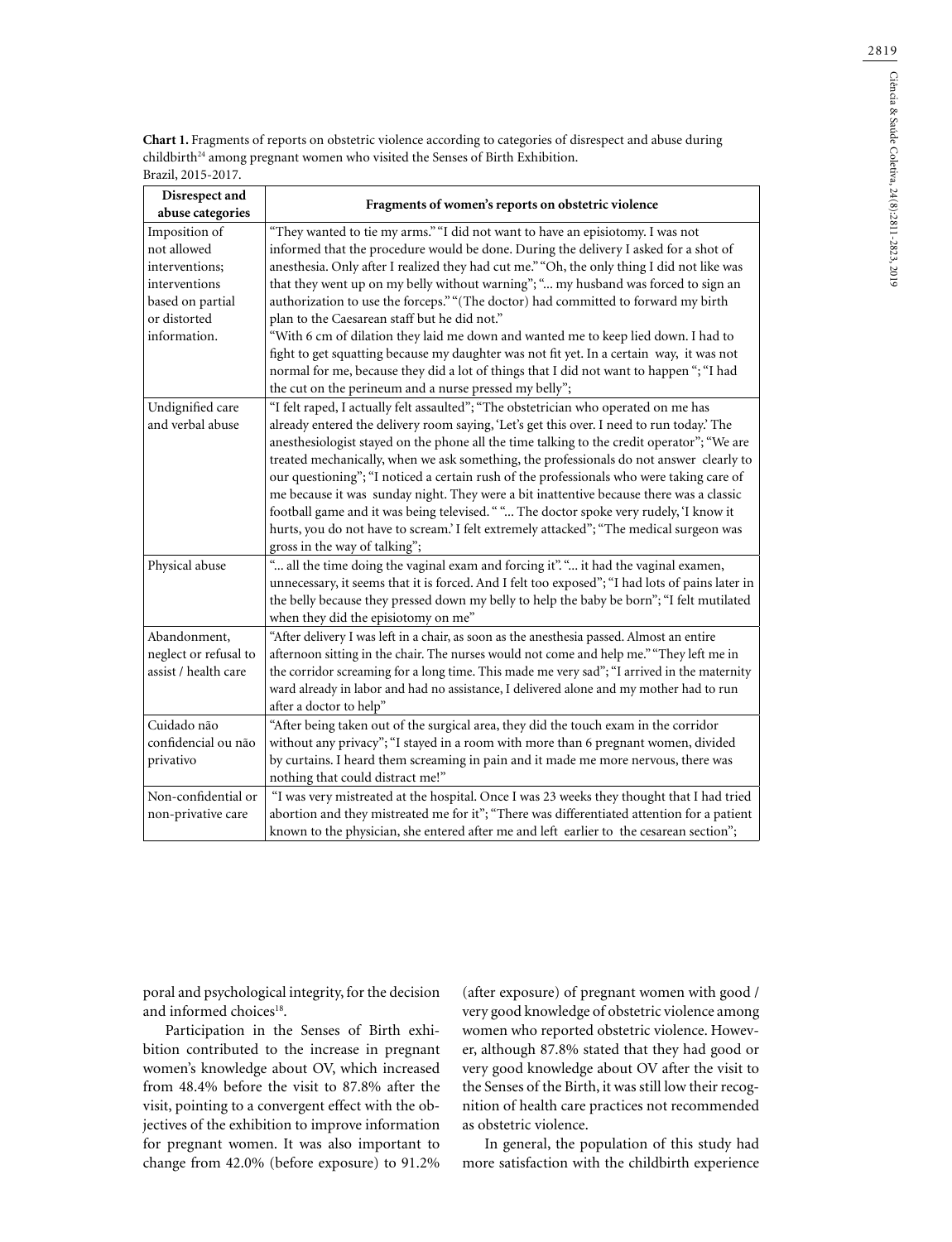(77.0%) than that of the women born in the Born in Brazil Survey<sup>11,26</sup>. In the national survey with puerperal women, 7.8% of the women who did not have a companion during childbirth reported verbal, psychological or physical violence<sup>26</sup>. The population of women visiting the Senses of Birth seems to reflect a group with greater interest and better preparation for childbirth. Also, the visit to the exhibition seems to have contributed to the increase of knowledge and empowerment of women with regard to the recommended health care practices in childbirth.

The report of obstetric violence was associated with obsolete care practices. The high proportion of women submitted to lithotomic position at delivery, Kristeller's maneuver, episiotomy, not consented episiotomy, and separation of the baby after birth reveals the persistence of questionable practices in childbirth care. The lithotomic position at delivery, 46.4% of women who had vaginal delivery, is an emblematic example, since it displaces the woman's role in childbirth and interferes determinately in the physiology of normal delivery. Clinical practice are distanced from scientific evidence, lack of transparency and decision making concentrated in professionals and institutionsfavors the normalization of non-recommended procedures.

The current frequent separation of mother and baby after childbirth, 29.9% immediately after childbirth and 42.7% in the first hour of life, is also remarkable. In addition to the perspective of the woman's right to stay with her child after birth, from the baby's point of view the separation of her mother is a neglected aspect in Brazil, considering the benefits of mother-baby attachment for the child's health promotion, neurodevelopment - affective with the mother and promotion of breastfeeding. Obsolete institutional norms still use the hospitalization of infants in places such as "normal babies nurseries", violating the scientific knowledge, the current legislation for the maternity-hospitals, and the patient safety standards in obstetric and neonatal care of the Ministry of Health and Children's Rights Child<sup>27-31</sup>.

There was an independent association between marital status (single / separated women) and family income with the perception of obstetric violence. The OV report was 2.0 to 3.0 times higher among single / separated women, considering the total group of women and those who had vaginal delivery, respectively. For women with income between 2 and 5 minimum wages, there was a 9.3- fold higher OV between those who had vaginal delivery and 3.0 times higher when all women were considered, compared to the women with income above 10 minimum wages. Brazilian studies have demonstrated discrimination in childbirth care for the poorest women and also for black women, such as pilgrimage in search for hospital admission at the time of delivery and less use of analgesia for childbirth<sup>32,33</sup>. Possibly sub-dimensioning of OV by the poorest women in this study (< 2 minimum wages of family income), is due to the greater difficulty of information about not recommended practices in childbirth care, as well as on rights in health care, as verified in a previous study<sup>9</sup>.

The broad confidence intervals for the odds ratio values of the family income variable in Model 1 probably derived from the small number in each stratum. In regard to the categories of OV or abuse and mistreatment used in this study, there was no objective of hierarchy or representation of greater or lesser magnitude in relation to the other. Its use allowed the organization and analysis of the different situations, which proved to be explanatory, contributing to the discussions. In this study, a third of complaints of OV were related to the imposition of non-consented or accepted interventions from manipulated information for women. Another third referred to unworthy care and verbal abuse. In the national OV study in 2010, there was a predominance of the category of physical violence (17%), highlighting the complaint of pain with vaginal examination and lack of access to pain relief methods; the second largest complaint was related to the feeling of abandonment and neglect (14%) followed by verbal violence  $(12\%)$ <sup>9</sup>. There is a gap in Brazilian obstetric health care scenario to meet women's desires and use of best practices recommended by scientific knowledge in order to achieve greater satisfaction and participation in decisions about the process of giving birth and interferences in their bodies.

There is a controversy about the use of OV terminology: although it covers all professionals involved in the care of women in childbirth, it is argued in favor of the use of the term institutional violence, increasing responsibilities for the event. On the other hand, the term violence in childbirth or OV stands out in the speeches and perceptions of women; it has popularized, and has been widely used by social movements and networks, gaining prominence and frequency in the media. It has been institutionally incorporated as in the case of the Observatory of Obstetric Violence in Brazil of the Federal University of Rio Grande do Sul34 and "Call 180" of the Special Secretariat for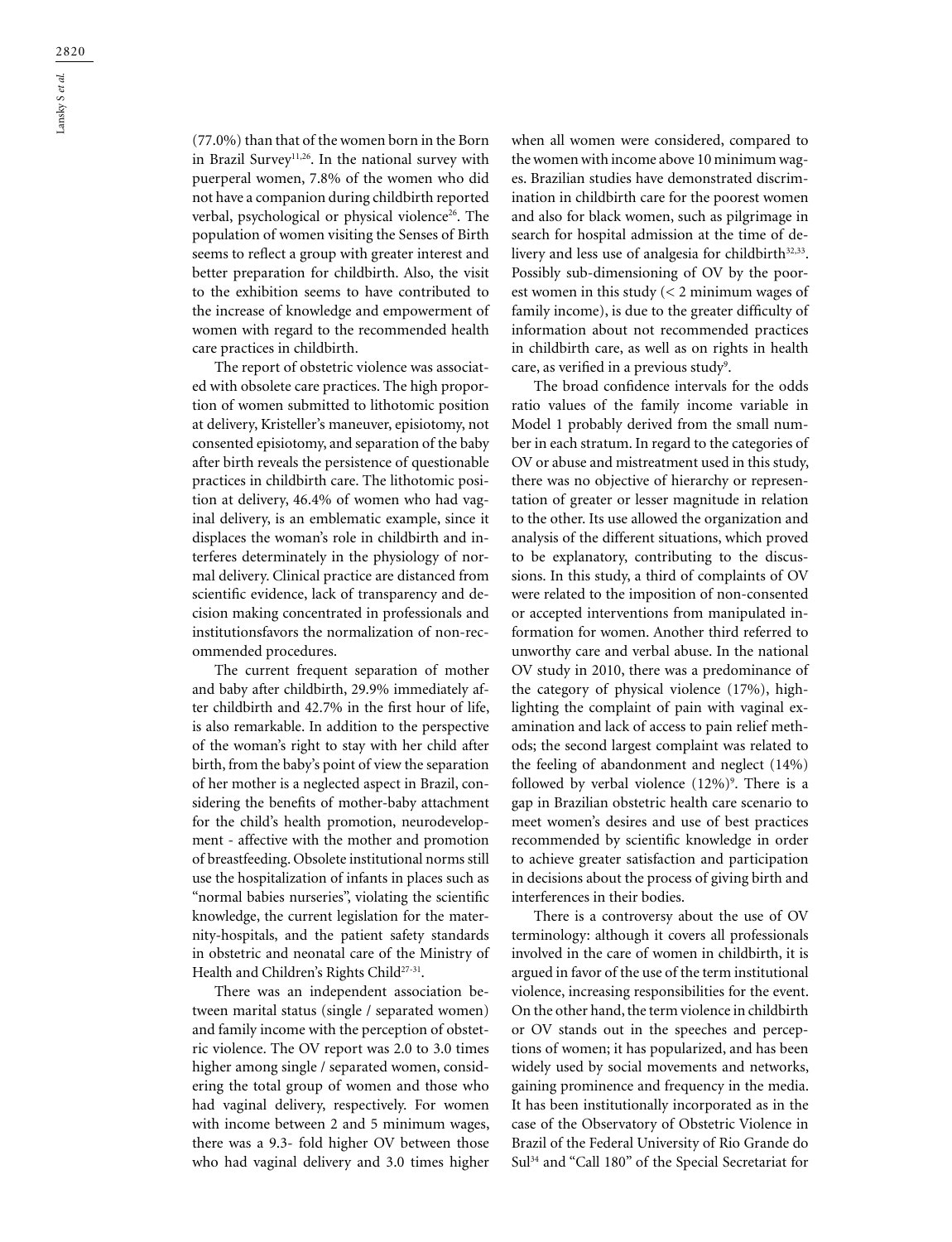Women<sup>35</sup>, translating the violence of the contemporary system of care in childbirth. Important in this approach is to broaden the recognition of violence, to promote the necessary changes with an emphasis on women-centered care, to ensure access to good practices and respect for their rights of autonomy and decision-making.

The subjective measure of perception about the experience of violence can be considered a limitation that only captures the non-directed perception and does not consider other variables that could increase the power of explanation. The study by D'orsi et al.<sup>26</sup> used explanatory variables such as waiting time, respect, privacy, clarity in explanations, time available to ask questions and participation in decisions, which could bring more elements to support women's recognition of violence in childbirth and birth.

Strategies such as the Senses of Birth can broaden and improve the dissemination of the theme and empowerment of women and society. It stands as an opportunity to disseminate adequate information on delivery and birth care and social mobilization for the promotion of normal birth and the rights of women and children to qualified and evidence-based care.

#### **Conclusion**

Obstetric violence is a situation of great relevance in women's and children's health and influences culture and perceptions about childbirth. However, spontaneous report of OV by only 12.6% of the women demonstrates that there is a lack of information and underestimation of the problem. The OV report was associated with obsolete health care practices and was higher among lower income population. It affects women in a differentiated way within Brazilian society, which reflects inequities in healthcare of childbirth. Participating in the Senses of Birth exhibition increased pregnant women knowledge about OV. Social mobilization initiatives such as this can contribute to increase awareness about the problem and support the dissemination of good practices in childbirth to reduce unnecessary interventions, excess caesarean sections and preventable mortality. It may also contribute to improve the experience of women in childbirth. Other complementary analytical and qualitative studies may deepen the understanding of the problem.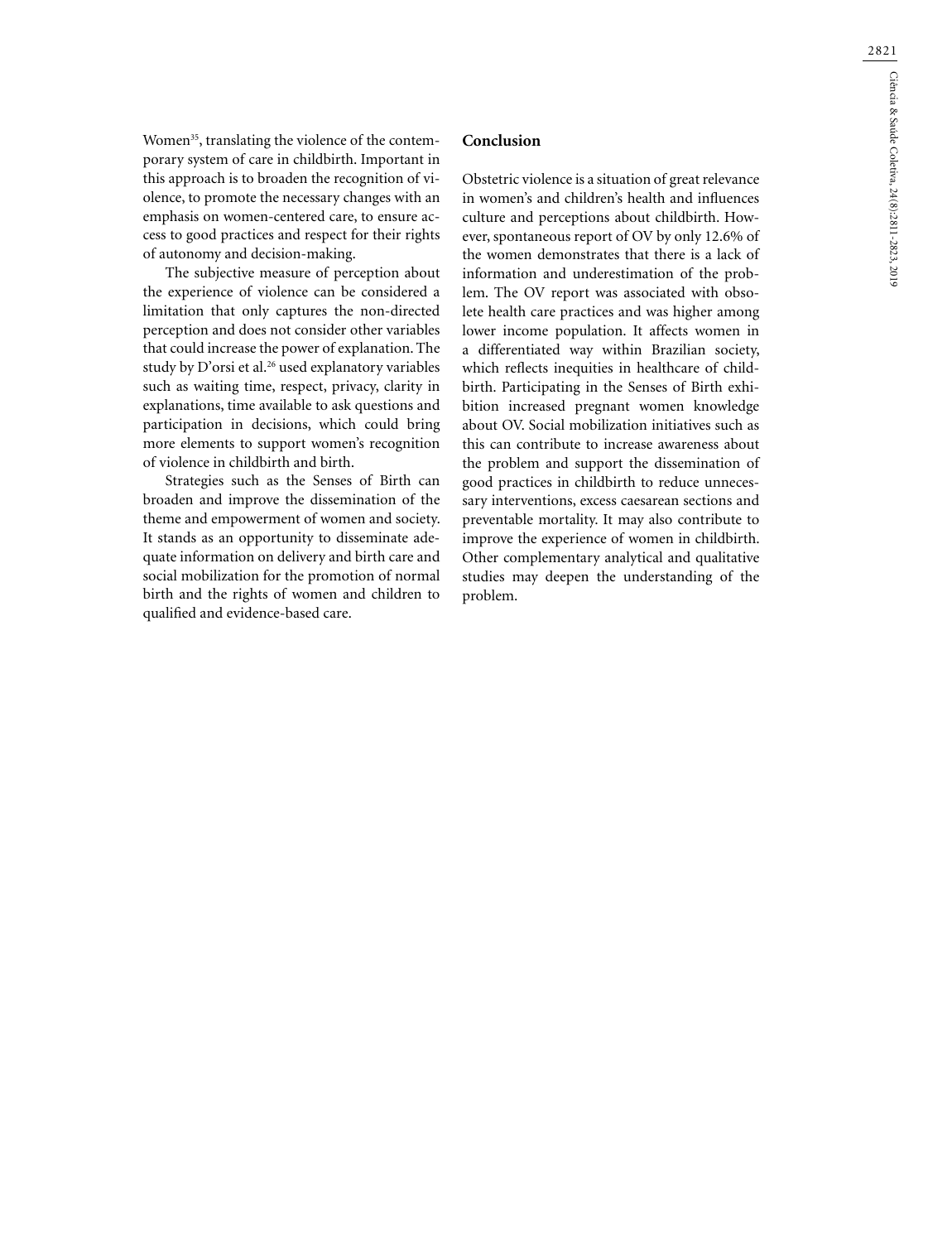## **Colaborations**

S Lansky and AAL Friche conceived the data, designed, analized and interpreted data. KV Souza, ERM Peixoto, CSG Diniz, NF Vieira and RO Cunha analized and interpreted data. BJ Oliveira conceived the study and interpreted the data. All authors wrote and revised the manuscript.

#### **References**

- 1. D'Oliveira AFPL, Diniz CSG, Schraiber LB. Violence against women in health-care institutions: an emerging problem. *Lancet* 2002; 359(11):1681-1685.
- 2. Rattner D. Humanização na atenção a nascimentos e partos: ponderações sobre políticas públicas. *Interface (Botucatu)* [periódico na internet]. 2009 [acessado em 2017 Mar 15]; 13(supl 1):[cerca de 10p.]. Disponível em: http://dx.doi.org/10.1590/S1414- 32832009000500027.
- 3. Bowser D, Hill K. Exploring evidence for disrespect and abuse in facility-based childbirth: report of a landscape analysis. *USAID-TRAction Project Harvard School of Public Health* [periódico na Internet]. 2010 set [acessado 2017 Mar 17]; [cerca de 57p.]. Disponível em: http://www.tractionproject.org/sites/ default/files/Respectful\_Care\_at\_Birth\_9-20-101\_Final.pdf
- 4. Diniz SG, Salgado HO, Andrezzo HFA, Carvalho PGC, Carvalho PCA, Aguiar CA, Niy DY. Violência obstétrica como questão para a saúde pública no Brasil: origens, definições, tipologia, impactos sobre a saúde materna, e propostas para sua prevenção. *Journal of Human Growth and Development* [periódico na internet]. 2015 [acessado 2017 Mar 12]; 25(3):[cerca de 8 p.]. Disponível em: http://pepsic.bvsalud.org/ pdf/rbcdh/v25n3/pt\_19.pdf
- 5. Organização Mundial da Saúde (OMS). *Prevenção e eliminação de abusos, desrespeito e maus-tratos durante o parto em instituições de saúde.* Genebra: Departamento de Saúde Reprodutiva e Pesquisa/OMS; 2014.
- 6. Bohren M, Hunter EC, Munther-Kaas HM, Souza JP, Vogel JP, Gulmezoglu AM. Facilitators and barriers to facility-based delivery in low- and middle-income countries: A systematic review of qualitative evidence. *Reprod Health* [periódico na internet]. 2014 [acessado 2017 Mar 14]: [cerca de 17p.]. Disponível em: https://reproductive-health-journal.biomedcentral.com/articles/10.1186/1742-4755-11-71
- 7. Souza KJ, Rattner D, Gubert MB. Institutional violence and quality of service in obstetrics are associated with postpartum depression. *Rev Saude Publica*. 2017; 51:69.
- 8. Diniz CSG, D`Oliveira AF. Gender violence and reproductive health. *Int J Gynaecol Obstet* 1998; 63(Supl. 10):33-42.
- 9. Hotimsky SN, Rattner D, Venancio SO, Bogus CM, Miranda MM. O parto como eu vejo ou como eu desejo... Expectativas de gestantes usuárias do SUS a cerca do parto e da assistência obstétrica. *Cad Saude Publica* [periódico na internet]. 2002 [acessado 2017 Mar 14]: [cerca de 9 p.]. Disponível em: http://www. scielo.br/pdf/csp/v18n5/11003.pdf
- 10. Venturi G, Godinho T. *Mulheres brasileiras e gênero nos espaços público e privado: uma década de mudanças na opinião pública.* São Paulo: Editora Fundação Perseu Abramo, SESC-SP; 2013
- 11. Leal MC, Pereira APE, Domingues RMSM, Theme Filha MM, Dias MAB, Nakamura-Pereira M, Bastos MH, Gama SGN. Intervenções obstétricas durante o trabalho de parto e parto em mulheres brasileiras de risco habitual. *Cad Saude Publica* 2014; 30(Supl. 1):17-32.